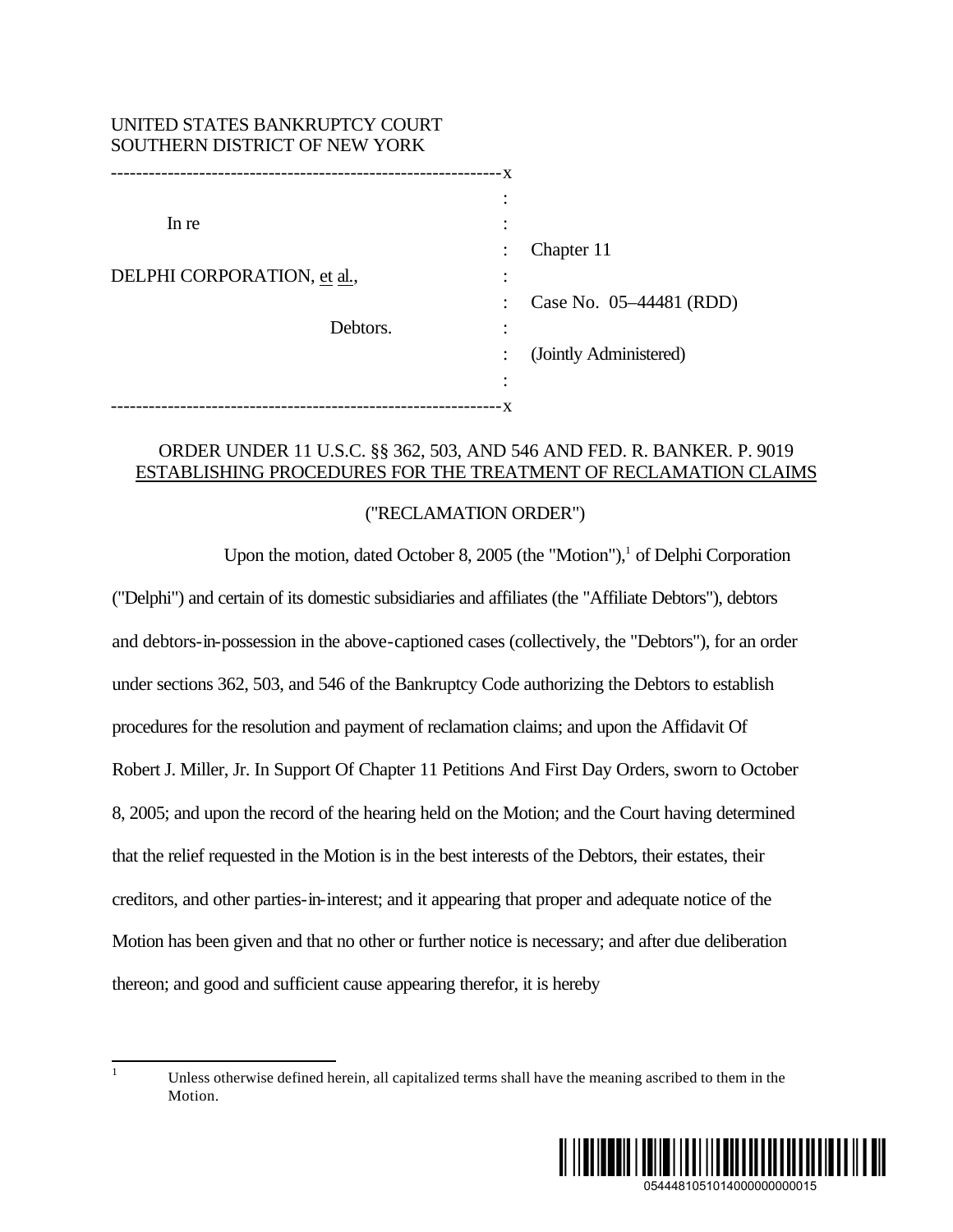## ORDERED, ADJUDGED, AND DECREED THAT:

- 1. The Motion is GRANTED as provided herein.
- 2. The Debtors be and hereby are authorized, pursuant to sections 362, 503,

and 546 of the Bankruptcy Code, to resolve Reclamation Claims in accordance with the

Reclamation Procedures set forth below:

- (a) Reclamation Demands:
	- (i) All Sellers seeking to reclaim Goods from the Debtors shall be required to submit a written demand (a "Reclamation Demand"):
		- (1) before 10 days after receipt of such Goods by the Debtors; or
		- (2) if such 10-day period expires after the Petition Date, before 20 days after receipt of such Goods by the Debtors.
	- (ii) Such a Reclamation Demand must identify with specificity the goods for which reclamation is sought and the basis for the Reclamation Claim.
	- (iii) Any Seller who fails to timely submit a Reclamation Demand pursuant to section 546 of the Bankruptcy Code shall be deemed to have waived its right to payment on any purported Reclamation Claim.
- (b) The Statement Of Reclamation:
	- (i) Within 90 days after the Petition Date or receipt of a timely Reclamation Demand, whichever is later, the Debtors shall provide the Seller with a copy of the Reclamation Order and a statement of reclamation (the "Statement Of Reclamation" or the "Statement").
	- (ii) The Statement Of Reclamation shall set forth the extent and basis, if any, upon which the Debtors believe the underlying Reclamation Claim is not legally valid (the "Reconciled Reclamation Claim"). In addition, the Statement shall identify any defenses that the Debtors choose to reserve, not withstanding any payment of the Reconciled Reclamation Claim (the "Reserved Defenses").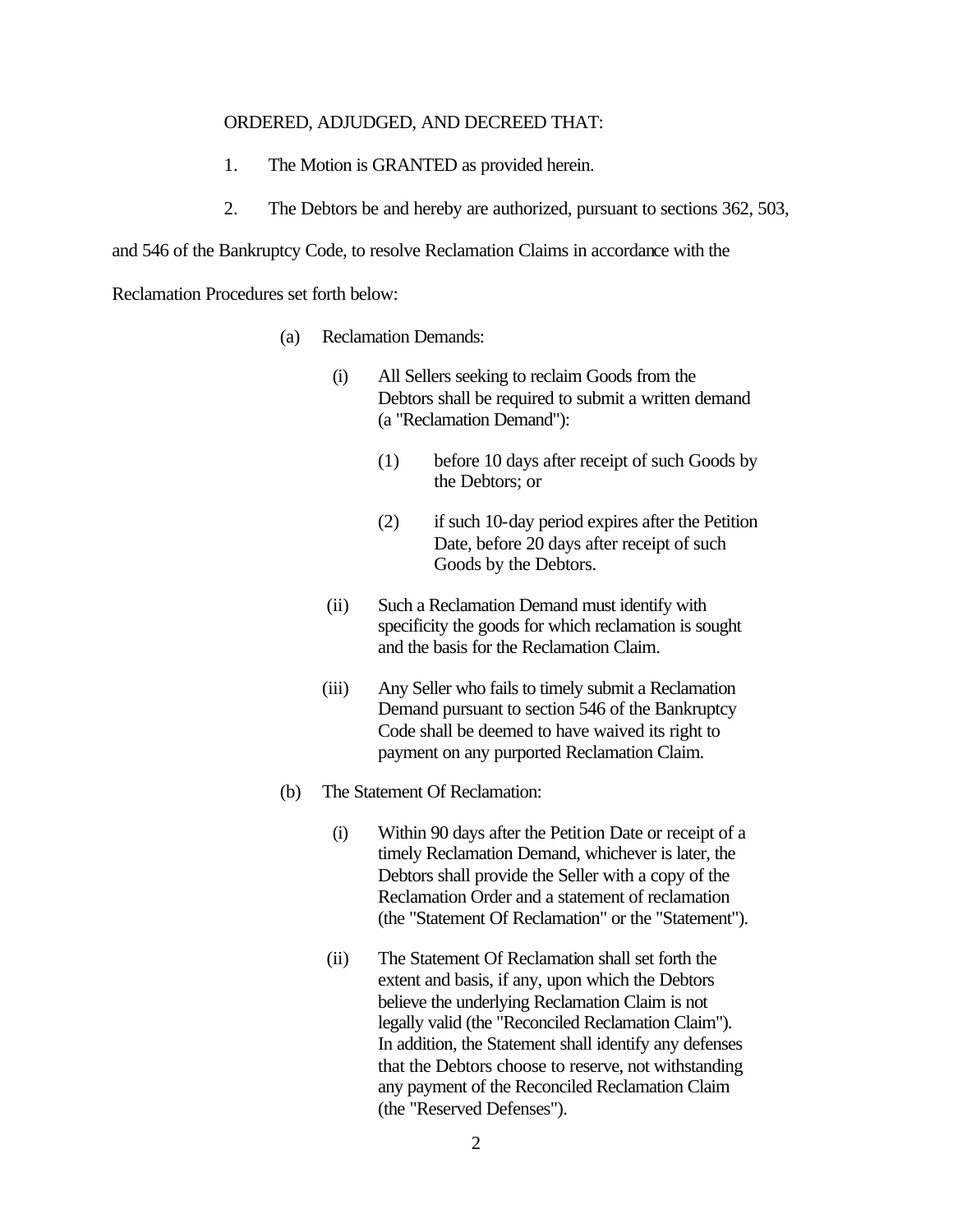- (iii) Sellers who are in agreement with the Reconciled Reclamation Claim as contained in the Statement Of Reclamation may indicate such assent on the Statement Of Reclamation and return the Statement to the Debtors' representative as set forth in such Statement, with copies to Skadden, Arps, Slate, Meager & Flom LLP, 333 West Wacker Drive, Suite 2100, Chicago, Illinois 60606 (Att'n: John K. Lyons, Esq. and Allison Verderber Herriott, Esq.) within 60 days after the date of receipt of the Statement Of Reclamation (the "Reconciliation Deadline").
- (iv) Sellers who are in disagreement with the Reconciled Reclamation Claim as contained in the Statement Of Reclamation (the "Dissenting Sellers") must indicate such dissent on the Statement Of Reclamation and return the Statement by the Reconciliation Deadline as provided in subparagraph (c) above. A Statement Of Reclamation returned under this subparagraph must be accompanied by:
	- (1) a copy of the Reclamation Demand together with any evidence of the date such Reclamation Demand was sent and received;
	- (2) the identity of the Debtor that ordered the products and the identity of the Seller from whom the Goods were ordered;
	- (3) any evidence demonstrating when the Goods were shipped and received;
	- (4) copies of the respective Debtor's and Seller's purchase orders, invoices, and proofs of delivery together with a description of the Goods shipped; and
	- (5) a statement identifying which information on the Debtors' Statement Of Reclamation is incorrect, specifying the correct information and stating any legal basis for the objection.
- (v) The failure of a Dissenting Seller to materially comply with subparagraph (d) above shall constitute a waiver of such Dissenting Seller's right to object to the proposed treatment and allowed amount of such Reclamation Claim unless the Court orders otherwise.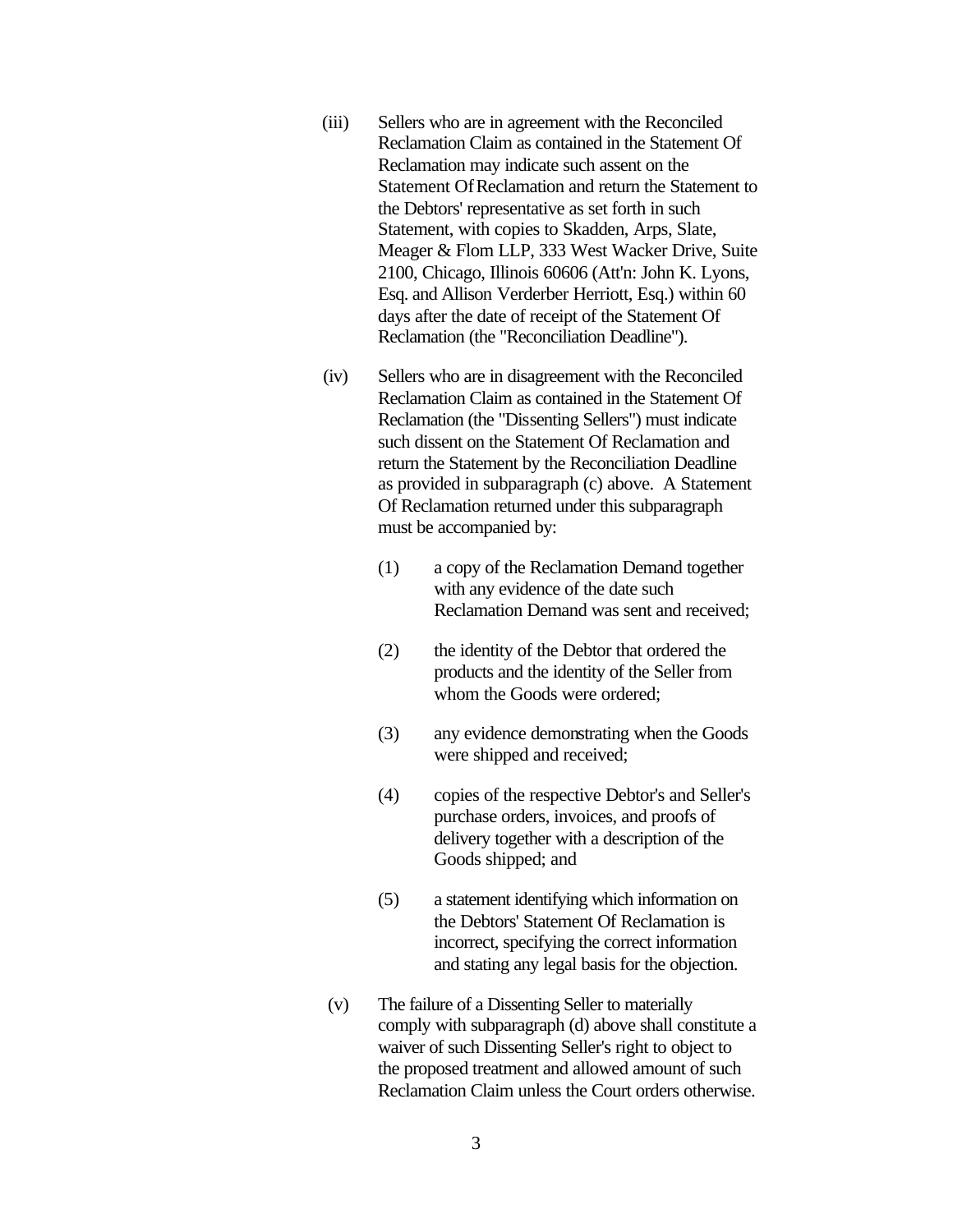- (vi) Any Seller who fails to return the Statement Of Reclamation by the Reconciliation Deadline or who returns the Statement Of Reclamation by the Reconciliation Deadline but fails to indicate assent or dissent shall be deemed to have assented to the Reconciled Reclamation Claim.
- (c) Fixing The Amount Of The Reclamation Claim:
	- (i) The Reclamation Claims of (i) all Sellers who return the Statement Of Reclamation by the Reconciliation Deadline and indicate their assent to the Reconciled Reclamation Claim as contained in the Statement Of Reclamation, (ii) all Sellers who fail to return the Statement Of Reclamation by the Reconciliation Deadline, and (iii) all Sellers who return the Statement Of Reclamation by the Reconciliation Deadline but who fail to indicate either assent or dissent shall be deemed an Allowed Reclamation Claim in the amount of the Reconciled Reclamation Claim.
	- (ii) The Debtors are authorized to negotiate with all Dissenting Sellers and to adjust the Reconciled Reclamation Claim either upward or downward to reach an agreement regarding the Dissenting Seller's Reclamation Claim. The Debtors are also authorized to include any Reserved Defenses as part of any such agreement. In the event the Debtors and a Dissenting Seller are able to settle on the amount and/or treatment of the Dissenting Seller's Reclamation Claim, the Reclamation Claim shall be deemed an Allowed Reclamation Claim in the settled amount.
	- (iii) In the event that no consensual resolution of the Dissenting Seller's Reclamation Demand is reached within 60 days of the Reconciliation Deadline (or such later date as the parties agree), the Debtors shall file a motion for determination of the Dissenting Seller's Reclamation Claim and set such motion for hearing at the next regularly-scheduled omnibus hearing occurring more than 20 days after the filing of the motion for determination, unless another hearing date is agreed to by the parties or ordered by the Court (the "Determination Hearing"). The Dissenting Seller's Reclamation Claim, if any, shall be deemed an Allowed Reclamation Claim as fixed by the Court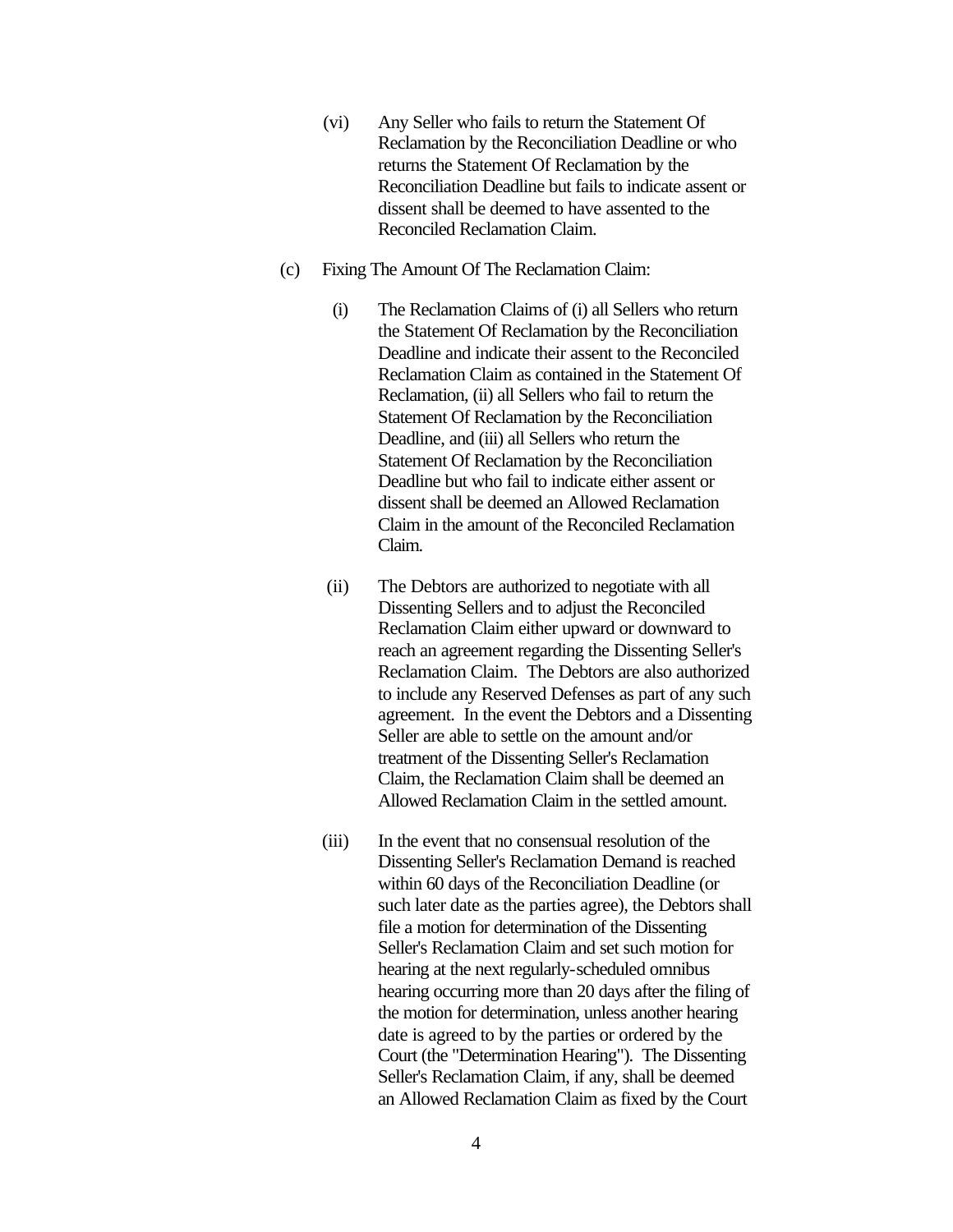in the Determination Hearing or as agreed to by the Debtors and the Dissenting Seller prior to a determination by the Court in the Determination Hearing.

- (d) Treatment Of Allowed Reclamation Claims:
	- (i) The Debtors may at any point in these Reclamation Procedures satisfy in full any Reclamation Claim or Allowed Reclamation Claim by making the Goods at issue available for pick-up by the Seller or Dissenting Seller.
	- (ii) All Allowed Reclamation Claims for which the Debtors choose not to make the Goods available for pick-up shall be paid in full as an administrative expense at any time during these chapter 11 cases in the sole discretion of the Debtors or pursuant to a confirmed plan of reorganization, in either case if and to the extent that such allowed reclamation claims constitute administrative expenses under applicable law.
- 3. All adversary proceedings, except those proceedings brought by the Debtors

in accordance with these procedures (the "Reclamation Procedures"), in these cases relating to Reclamation Claims, whether currently pending or initiated in the future, shall be, and hereby are, stayed, and the claims asserted therein shall be subject to the Reclamation Procedures set forth herein.

4. In accordance with the foregoing and pursuant to section 503(b) of the

Bankruptcy Code, vendors shall have administrative expense priority status for those undisputed obligations arising from shipments of goods received and accepted by the Debtors on or after the Petition Date.

5. To the extent necessary or appropriate, the Debtors shall seek Court approval of any settlements and compromises with trade vendors with respect to payments of reclamation claims.